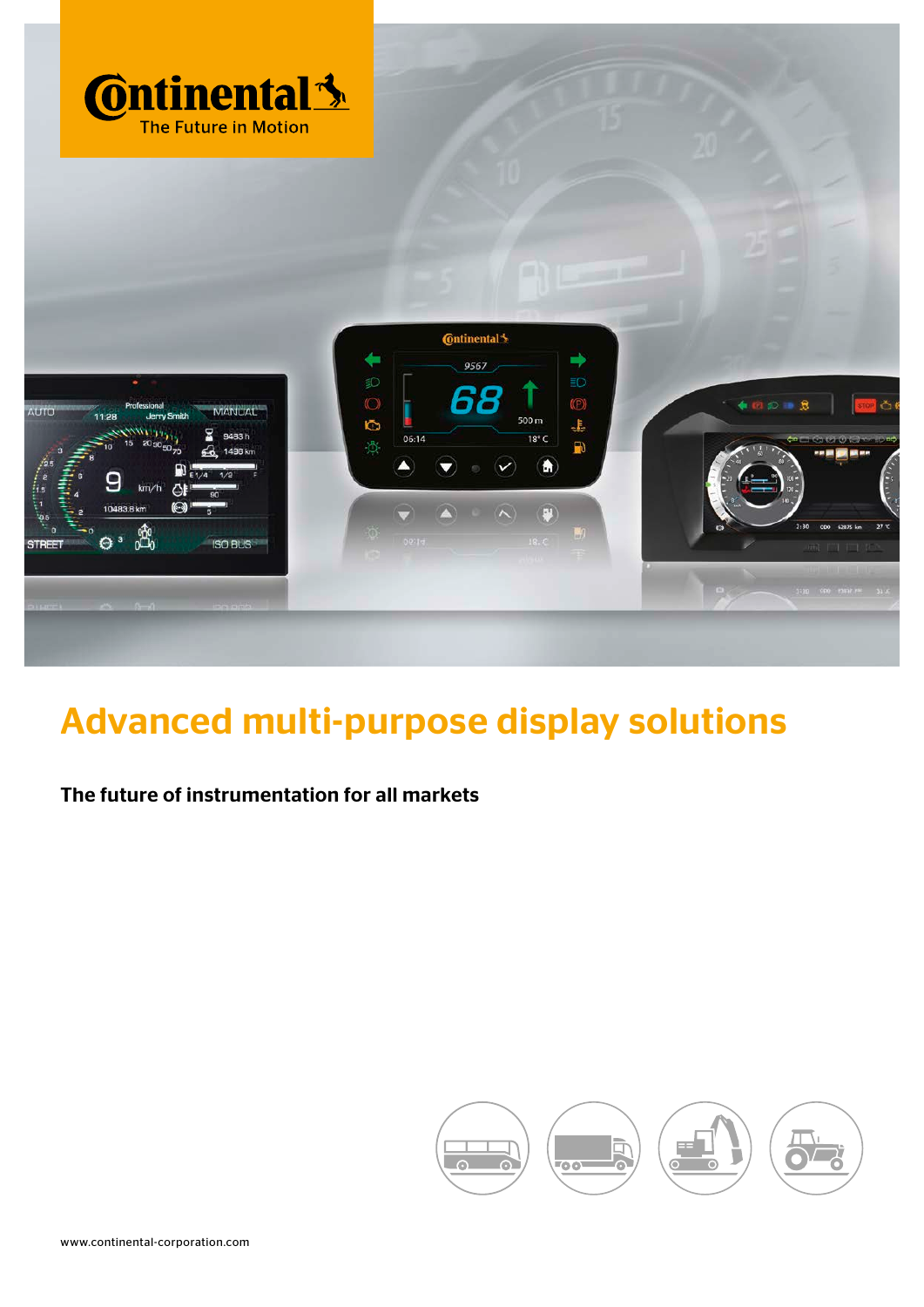### Continental Display Solutions – for broad information diversity.

With increasing traffic congestion and information density, there is also a rising demand for new, more user-friendly illustration possibilities in the vehicle. Continental display solutions can be used either as a primary cluster or as a secondary information center. They offer premium image quality thanks to high-resolution, full-color HD-displays and special antireflection, anti-glare and anti-fog surface treatments.

Continental holds essential expertise in HMI-design, local software development and bonding glass technology. In combination with our reliable supply chain and our optimized graphic software tools we create trendsetting multi-purpose display solutions providing highest quality and attractive user interfaces.

Particularly in commercial, industrial and special purpose vehicles the display is exposed to high demands and therefore, it must be extremely the fitting software they provide the necessary flexibility for every type of vehicle and task.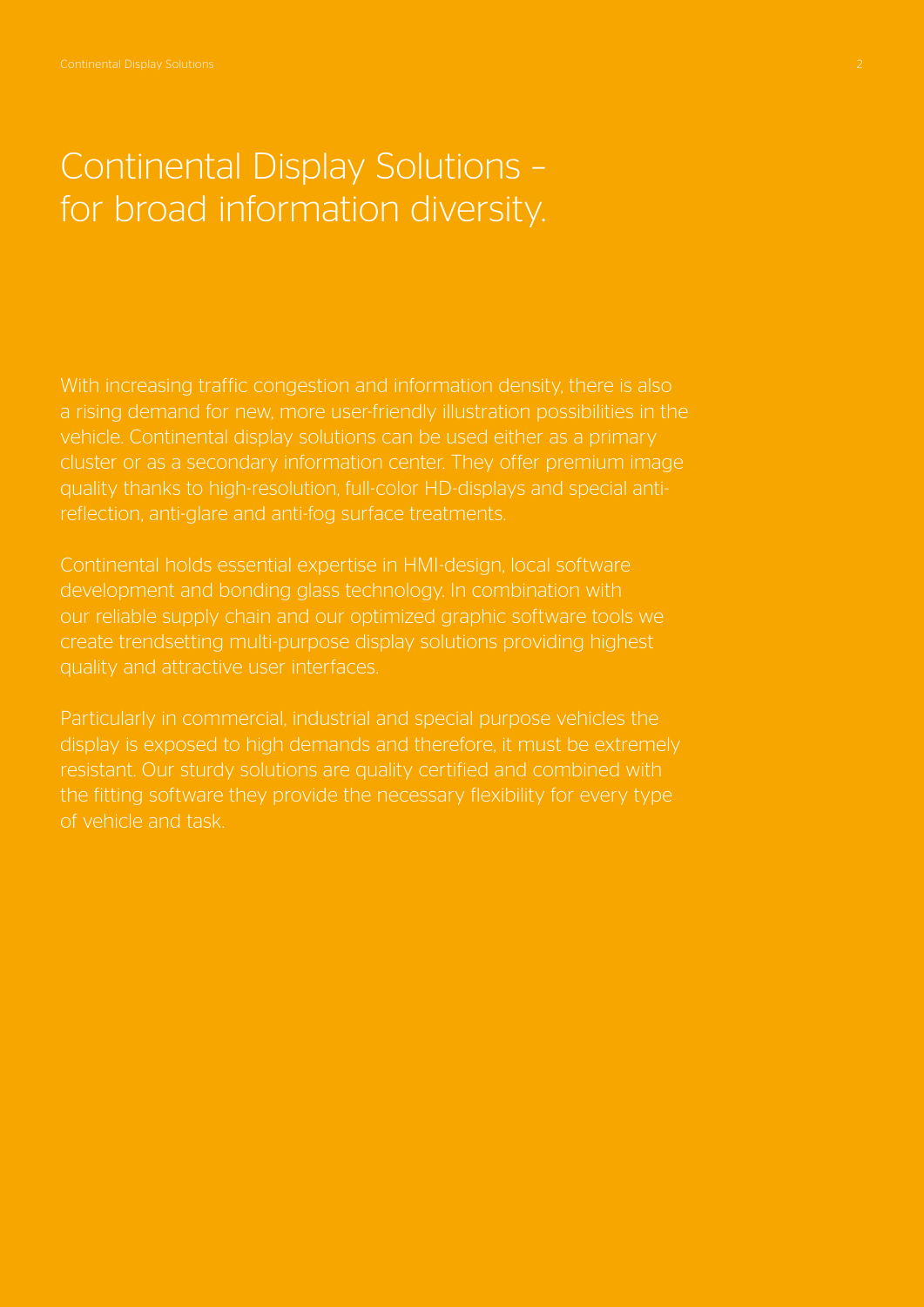### All solutions at a glance.

Continental provides a wide range of display solutions suitable for various requirements and easy customization. Logic and human machine interface of all our solutions are individually programmable. The main characteristics and scope of use for each of our display products are listed below.

#### MultiViu®Professional12

is the most innovative stand-alone instrumentation display product. It provides high-quality presentation of pictures, 2D/2,5D-graphics and videos with high flexibility through a fully programmable 12.3" wideview colored TFT display. Thanks to its customizable modular concept with a separate telltale module and touch buttons it can easily be adapted to the dashboard geometry. The MultiViu®Professional12 is programmable via KIBES®-32 and CGI Studio. It is compatible with Continental's Driver's Workplace systems.

#### MultiViu®Compact

is a cost-optimized off-the-shelf display solution with a large variety of inputs. Its modern tablet-like housing and three different variants make it a future-proof solution either as a primary cluster or as a secondary instrumentation. Its highbrightness display and 10 dual backlight telltales make it easy to read even in adverse lighting conditions.

#### MultiViu®Media

combines a powerful, intelligent display unit and an optional audio subsystem to offer vehicle interfacing, multimedia and smartphone connectivity as well as broadcast and entertainment in one stop. MultiViu®Media can be used as primary or secondary instrumentation.

#### MultiViu®High

is a fully programmable terminal that allows farmers and construction workers to monitor and closely control all the functions of their vehicle as well as the working machines in tow. The 12.1-inch touchscreen also displays additional information such as geographical or camera data and allows the operation of air conditioning and available media.

#### MultiViu®Flex4 /7

is a user-friendly stand-alone display controller. It is available in two TFT display sizes: 4.3" and 7" and with different control possibilities: with buttons or touch or both. It is offering different inputs / outputs and interfaces depending on customers' needs. MultiViu®Flex4 / 7 is a very sturdy allrounder and can be combined with various products.

|                         | Stand-alone<br>operable | Integrated | Display                                                        | Dimensions<br>$(w \times h \times d)$ | Software tool          |  |
|-------------------------|-------------------------|------------|----------------------------------------------------------------|---------------------------------------|------------------------|--|
| MultiViu®Professional12 |                         |            | 12.3" wide-view color TFT-LCD<br>$414 \times 220 \times 66$ mm |                                       | KIBES®-32 + CGI Studio |  |
| MultiViu®Compact        |                         |            | 480 x 272 pixel transmissive display                           | $170 \times 100 \times 45$ mm         | KIBES®-32 + grADI      |  |
| MultiViu®Media          |                         |            | 800 x 480 pixel resistive 7" touchscreen                       | 185 x 122 x 50 mm                     | Linux / Ot             |  |
| MultiViu®High           |                         |            | 1280 x 800 pixel capacitive<br>12.1" touchscreen LCD           | 220 x 310 x 48 mm                     | WindowsCE + $C++$      |  |
| MultiViu®Flex4/7        |                         |            | 4.3 or 7" wide-view color TFT-LCD                              | 267 x 136 x 76.2 mm                   | AppBuilder             |  |
|                         |                         |            |                                                                |                                       |                        |  |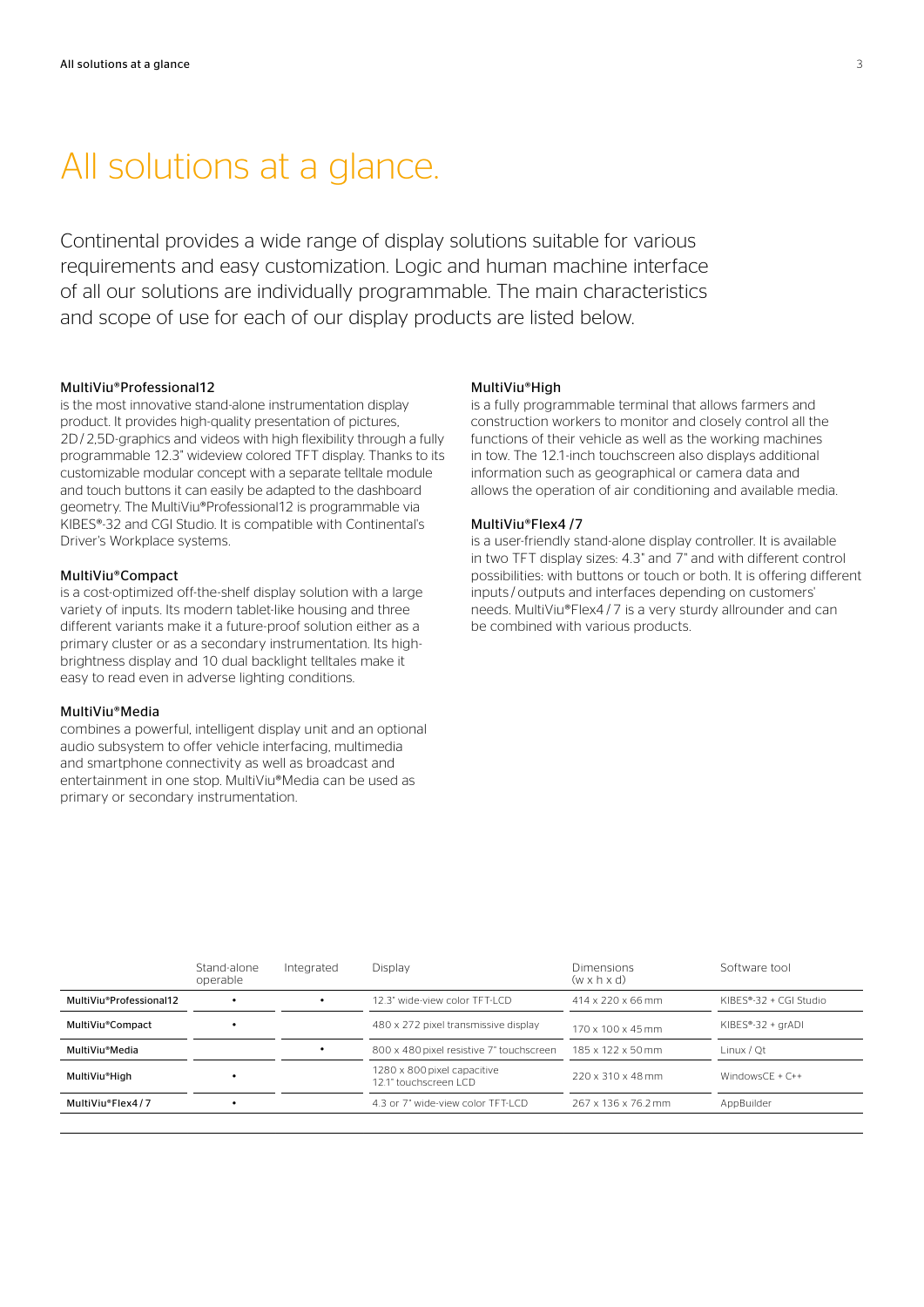### MultiViu®Professional12.

With the MultiViu®Professional12 we offer the most innovative off-the-shelf instrument cluster. It is fully programmable to different needs and requirements and supports the trend towards a larger and more colorful display with its 12.3" full-color TFT display. The MultiViu®Professional12 provides maximum freedom in HMI screen design and easy implementation of video and camera pictures. Additionally the MultiViu®Professional12 can be quickly integrated into the existing vehicle

architecture. Its warning and status telltale module, fulfilling ASIL-A requirements, is highly reliable. MultiViu®Professional12 is programmed by a perfectly matched software tool chain using KIBES®-32 PLC and the automotive high-end graphic implementation software CGI Studio. Furthermore, it provides a modular structure with a main display module that can be integrated into different front frames to seamlessly fit the vehicle cabin design.



 $27<sup>1</sup>$ 

#### Specifications and features

| Dimensions                       | 414 x 220 x 66 mm                                                                                                              |
|----------------------------------|--------------------------------------------------------------------------------------------------------------------------------|
| Operating voltage                | 9V  16 V or 18 V  32 V                                                                                                         |
| Operating temperature            | $-40^{\circ}$ C $+70^{\circ}$ C                                                                                                |
| Protection degree                | IP 54 (front), IP 30 (rear and laterally)                                                                                      |
| Wake up                          | via digital inputs or CAN buses                                                                                                |
| EOL programming and diagnosis    | via UDS on IP and UDS on CAN                                                                                                   |
| Analog input (resistive/voltage) | 5 x voltage input, 2x resistive input (thereof 1x for fuel sender)                                                             |
| Digital input                    | 3x low-active, 3x high-active, 6x quasi-analog input,<br>diagnosable, level programmable                                       |
| Frequency input                  | 1x PWM for illumination control                                                                                                |
| Output                           | 1x sensor supply: 5 V                                                                                                          |
| Audio                            | Internal loudspeaker plus 1 interface for an external loudspeaker                                                              |
| Video                            | 3x analog video input                                                                                                          |
| Interfaces                       | 3x high-speed CAN; EasyLink for gauge (CVSG) connection;<br>LIN with 12 V signal level; high speed interface for data download |
| Connectors                       | Rosenberg connector, BNC connector                                                                                             |
|                                  |                                                                                                                                |

#### Advantages at a glance

- − Innovative stand-alone display product available for all customers
- − Super wide-view, high-contrast, true-color 12.3" TFT display
- − Model based design system: software for application programming and software for graphical HMI programming
- − Wide variety of interfaces to integrate it easily into the vehicle architecture
- − Modular product concept with customizable telltale module and front frame
- − Can be integrated into Driver's Workplace+
- − LINUX and OSEK based 2 microcontroller offering higher performance

- − Display: super wide-view, high brightness contrast, true color 12.3" TFT display, normally black with resolution: 1440 x 540 pixel
- − Telltales: optional telltale module with 11 telltales on top of the display, dual color LEDs
- − HMI-control: optional button module with up to 4 capacitive buttons integrated into the front frame e. g. for trip reset and illumination setting below the display
- − LIN for sensors and switch connectors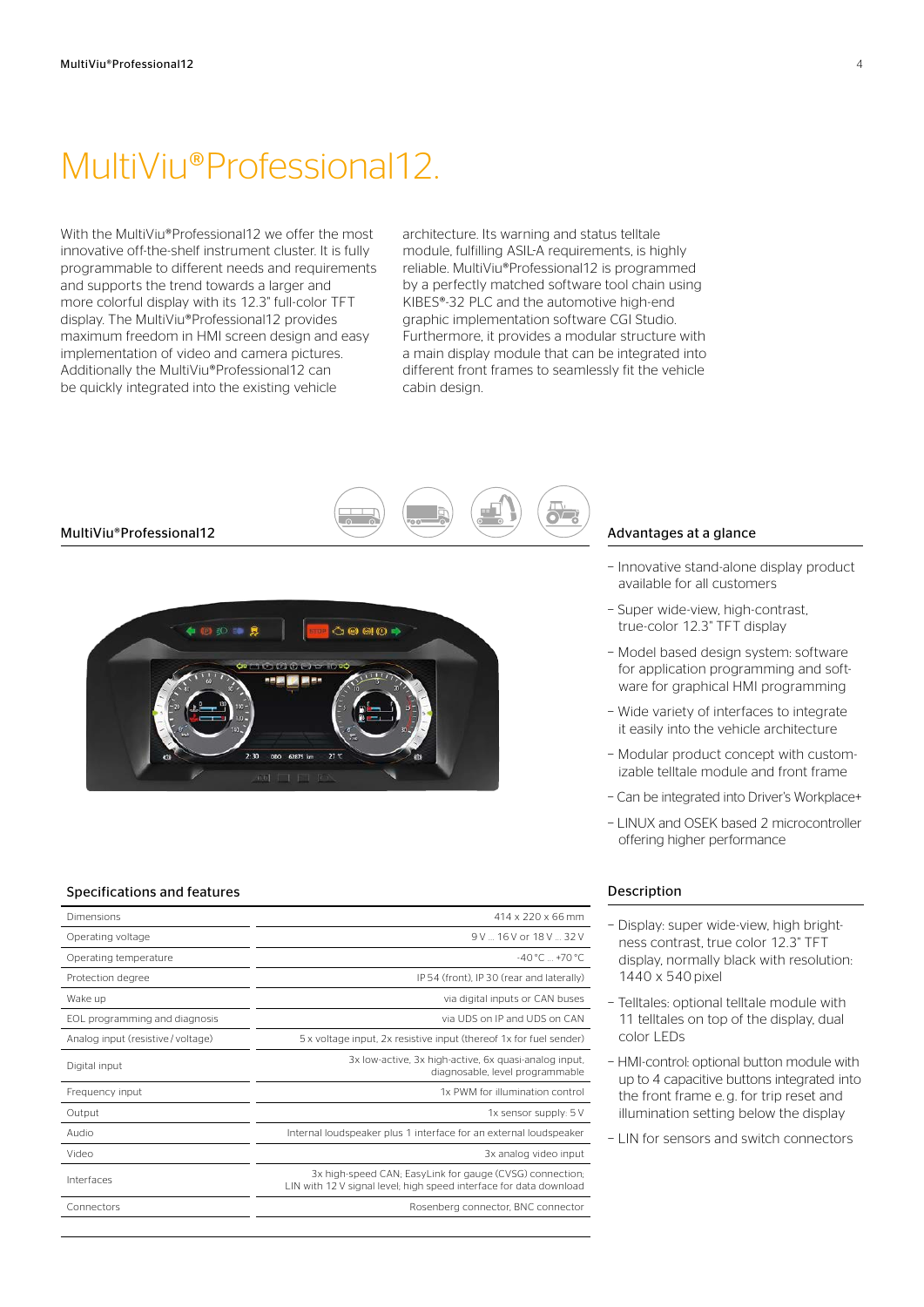## MultiViu®Compact.

Our cost-efficient MultiViu®Compact is an off-theshelf display solution uniting state-of-the-art technology and a large variety of inputs. Combined with its modern tablet-like housing and available in three individual product variants, it offers a future-proof solution including functionalities such as CAN, video and Bluetooth®.

The modular architecture offers easy customization of backlight, logo, telltales and color stripes. It can be used either as primary cluster or as secondary instrumentation.

#### MultiViu®Compact



|--|--|

#### Advantages at a glance

- − Future-proof functionalities
- − Black panel design
- − Easy customization of HMI, telltales, symbols, button symbols and logo
- − No additional research, development and tooling efforts except for HMI

#### Available in spring 2017

| <b>Preliminary specifications</b><br>and features | MultiViu®<br>Compact 4 Entry | MultiViu®<br>Compact 4 Basic | MultiViu®<br>Compact 4 Basic BT                               |  |
|---------------------------------------------------|------------------------------|------------------------------|---------------------------------------------------------------|--|
| Dimensions                                        | 170 x 100 x 45 mm            | 170 x 100 x 45 mm            | $170 \times 100 \times 45$ mm                                 |  |
| Operating voltage                                 | 12 V or 24 V                 | 12 V or 24 V                 | 12 V or 24 V                                                  |  |
| Operating temperature                             |                              |                              |                                                               |  |
| Protection degree                                 | IP 67 front / back           | IP 67 front / back           | IP 67 front / back                                            |  |
| Wake up                                           |                              |                              |                                                               |  |
| $1/O$ board                                       |                              |                              | 9x analog inputs (Vol / Res)<br>12x digital inputs (Hi / Low) |  |
| Input                                             | 4x digital, 1x video         | 4x digital, 1x video         | 4x digital, 1x video                                          |  |
| Output                                            | 2x digital                   | 2x digital                   | 2x digital                                                    |  |
| <b>Telltales</b>                                  | 10x                          | 10x                          | 10x                                                           |  |
| Audio                                             | ۰                            | $\overline{\phantom{0}}$     |                                                               |  |
| Video                                             | 1x analog video              | 1x analog video              | 1x analog video                                               |  |
| Interfaces                                        | 2x highspeed CAN             | 2x highspeed CAN             | 2x highspeed CAN                                              |  |
| Connector                                         | 26-Pin Tyco                  | 26-Pin Tyco                  | 26-Pin Tyco                                                   |  |
|                                                   |                              |                              |                                                               |  |

- − Display: 4,3" 16:9, 480 x 272 pixel, brightness 1,000 cd / m2 (typ.), contrast 1,000:1 (typ.) transmissive
- − Software: KIBES®-32 (LogiCAD) and grADI
- − HMI control: 4 menu keys
- − Telltales: 10 dual backlight telltales
- − Modern, smartphone-like design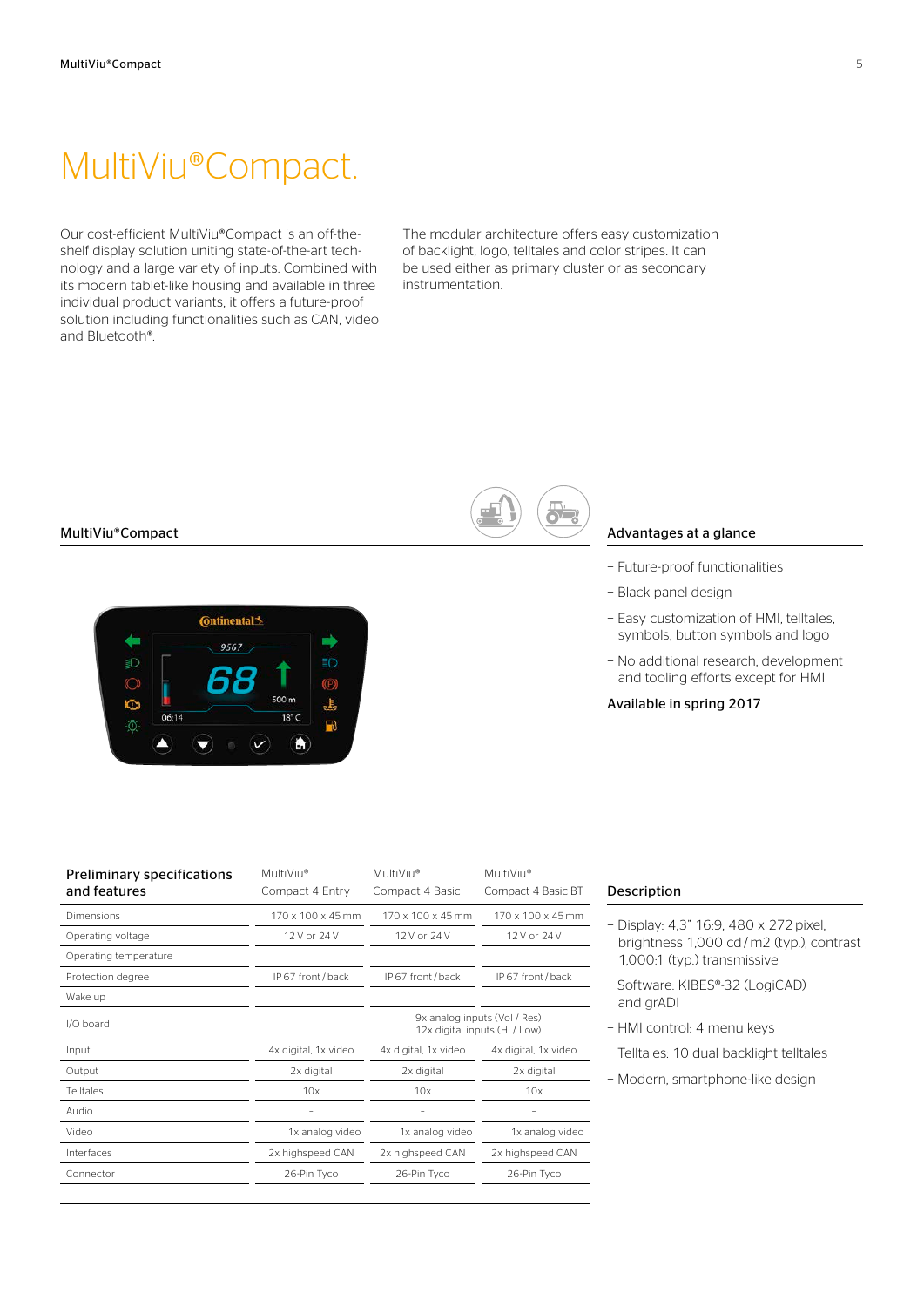### MultiViu®Media.

MultiViu®Media is a versatile technology platform which complements vehicle command and control functionality via CAN with multimedia and connectivity features as smartphone connectivity, WIFI and Bluetooth®.

Complementary entertainment features include a 4 x 25 W power-amplifier, digital sound processing, AM / FM worldwide RDS-receiver with weatherband, DAB or SDARS and additional auxiliary inputs.



#### MultiViu®Media



#### Advantages at a glance

- − Intelligent touchscreen
- − Open platform solution
- − CAN connectivity
- − Camera inputs
- − AM/FM RDS EON-tuner, weatherband
- − DAB or SDARS
- − 4x25 Watt stereo amplifier
- − Seamless smartphone integration with Bluetooth® telephony, Bluetooth® audio streaming and remote control
- − Smartphone apps Mirroring

Powered by Cinemo



#### Preliminary specifications and features

| Dimensions            | 185 x 122 x 50 mm                                                                                                                                           |
|-----------------------|-------------------------------------------------------------------------------------------------------------------------------------------------------------|
| Operating voltage     | 12V                                                                                                                                                         |
| Operating temperature | -20  +70 °C (depending on mounting condition)                                                                                                               |
| Protection degree     | IP 40 (front). IP 20 (rear)                                                                                                                                 |
| Analog input          |                                                                                                                                                             |
| Digital input         |                                                                                                                                                             |
| Frequency input       |                                                                                                                                                             |
| Output                | 4 x 25 W stereo amplifier                                                                                                                                   |
| Wake up               | KL15/CAN                                                                                                                                                    |
| Operating system      | Linux/Qt                                                                                                                                                    |
| Interfaces            | CAN, WIFI, Auxiliary, USB, Microphone,<br>Bluetooth <sup>®</sup> classic and low energy                                                                     |
| Video                 | 4 x analog cameras                                                                                                                                          |
| Audio                 | AM/FM worldwide RDS radio, weatherband.<br>DAB or SDARS weatherband, DAB or SDARS CD/MP3, WMA, AAC,<br>Bluetooth <sup>®</sup> telephony and audio streaming |
| Connector             | FAKRA/ISO                                                                                                                                                   |
|                       |                                                                                                                                                             |

- − Intelligent display unit with 7" 800 x 480 pixel touchscreen offering rich HMI for customizable vehicle and media control
- − Audio subsystem for broadcast services including worldwide AM / FM RDS EON tuner, weatherband, DAB or SDARS, 4 x 25 W stereo amplifier and CD-player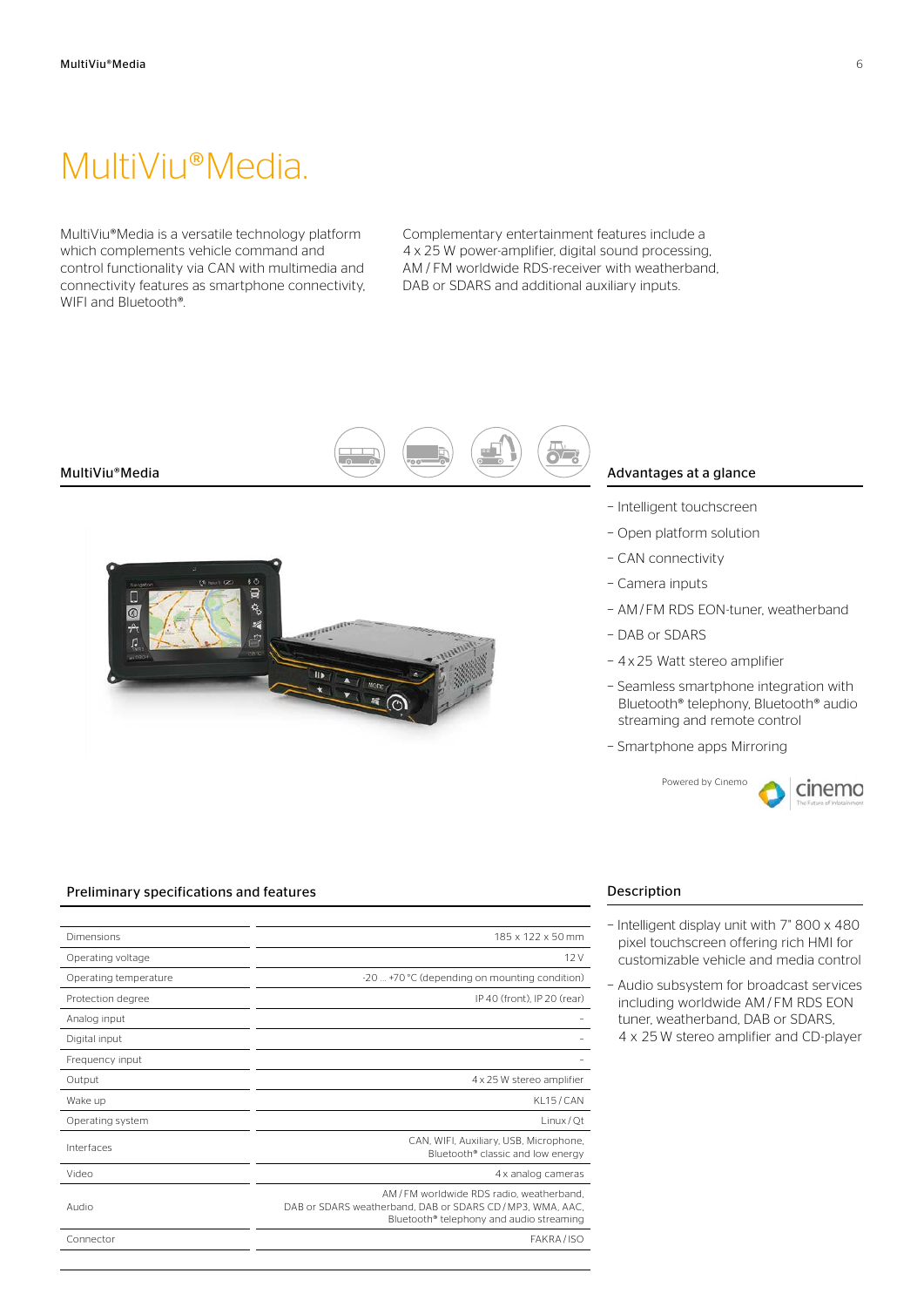An advanced HMI enables flexible and customizable vehicle, connectivity and multimedia control via the integrated 7" touchscreen (resistive or capacitive) or remote control via Continental's connected smartphone apps.

MultiViu®Media is an open platform solution designed for easy third-party software integration, fast and efficient application updates, customized development and fits to a high variety of Commercial, Agricultural and Construction vehicles.

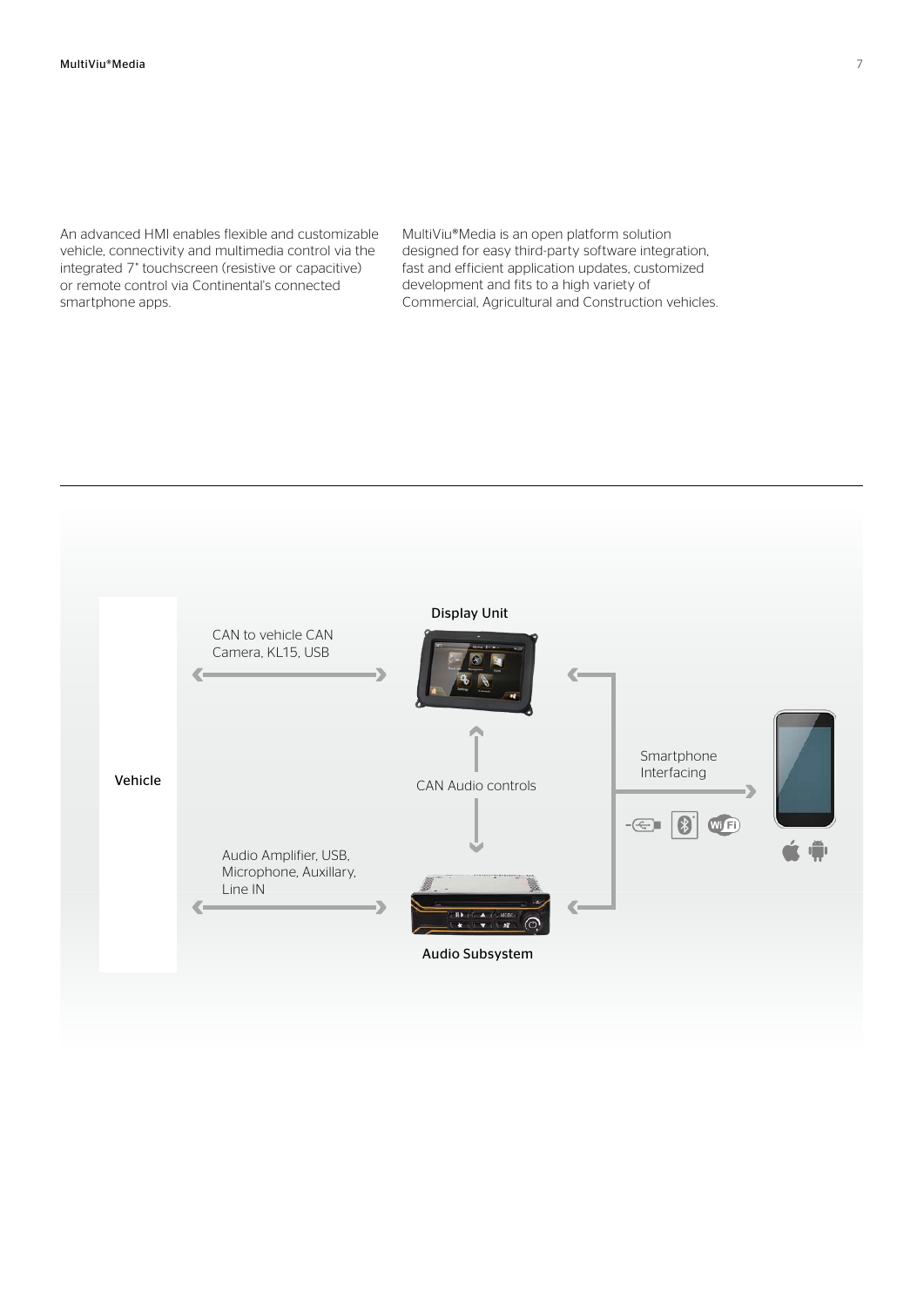## MultiViu®High.

The MultiViu®High is one of the most powerful display controller platforms from Continental combining high computing power with a free-programmable graphic design. It is developed for special-purpose vehicles, offering optimal conditions for efficient and error-free work: Street information can be shown as well as interfaces for manual or automated use of the vehicle and attached working machines, for example via ISOBUS.

For a better vision, MultiViu®High offers several camera connections and it can handle and display the streams in parallel preview mode or on full screen. The multi-purpose terminal is an automotive platform product and can be adjusted to customer requirements. Supported by the unique operating concept and the plausible menu structure, the driver can easily handle the MultiViu®High according to his preferences, either with the capacitive touch panel or by a CAN joystick.

#### MultiViu High



#### Preliminary specifications and features

| Dimensions            | 220 x 310 x 48 mm                                                                                       |
|-----------------------|---------------------------------------------------------------------------------------------------------|
| Operating voltage     | 12 V / 24 V                                                                                             |
| Operating temperature | $-40^{\circ}$ C $+70^{\circ}$ C                                                                         |
| Protection degree     | IP 67 (front). IP 54 (rear)                                                                             |
| Wake up               | <b>TRM.15 / CAN</b>                                                                                     |
| Analog input          | 2 x FAKRA                                                                                               |
| Digital input         | SD Card. USB and Ethernet                                                                               |
| Frequency input       |                                                                                                         |
| Output                |                                                                                                         |
| Audio                 | integrated loudspeaker (0.5 W)                                                                          |
| Video                 | analog cameras PAL/NTSC (Coax 75 Ohm)<br>2 cortices for analog videos, digital video input via Ethernet |
| Interfaces            | 2 x high-speed CAN                                                                                      |
| Connectors            | 2 x FAKRA, 1 x MQS18                                                                                    |
| CPU                   | iMX6 family                                                                                             |
| <b>RAM</b>            | up to 4 Gigabyte                                                                                        |
| Flash                 | 2x NAND flash interfaces possible                                                                       |
|                       |                                                                                                         |



#### Advantages at a glance

- − File system protected against repeated power supply failures
- − Easy integration into the vehicle architecture
- − Hardware design compliant with functional safety, performance level C
- − Multiple input channels for analog and digital cameras
- − Stand-alone unit with many interfaces to the vehicle's network
- − Wireless connectivity via Bluetooth®, WLAN or GSM possible

- − Display: 12,1", aspect ratio 16:10, resolution: 1280 x 800 pixel
- − Operating system: Windows Embedded Compact 2013
- − HMI-control: Projective capacitive multi-touch and CAN joystick
- − Menu structure customizable
- − Screen content freely programmable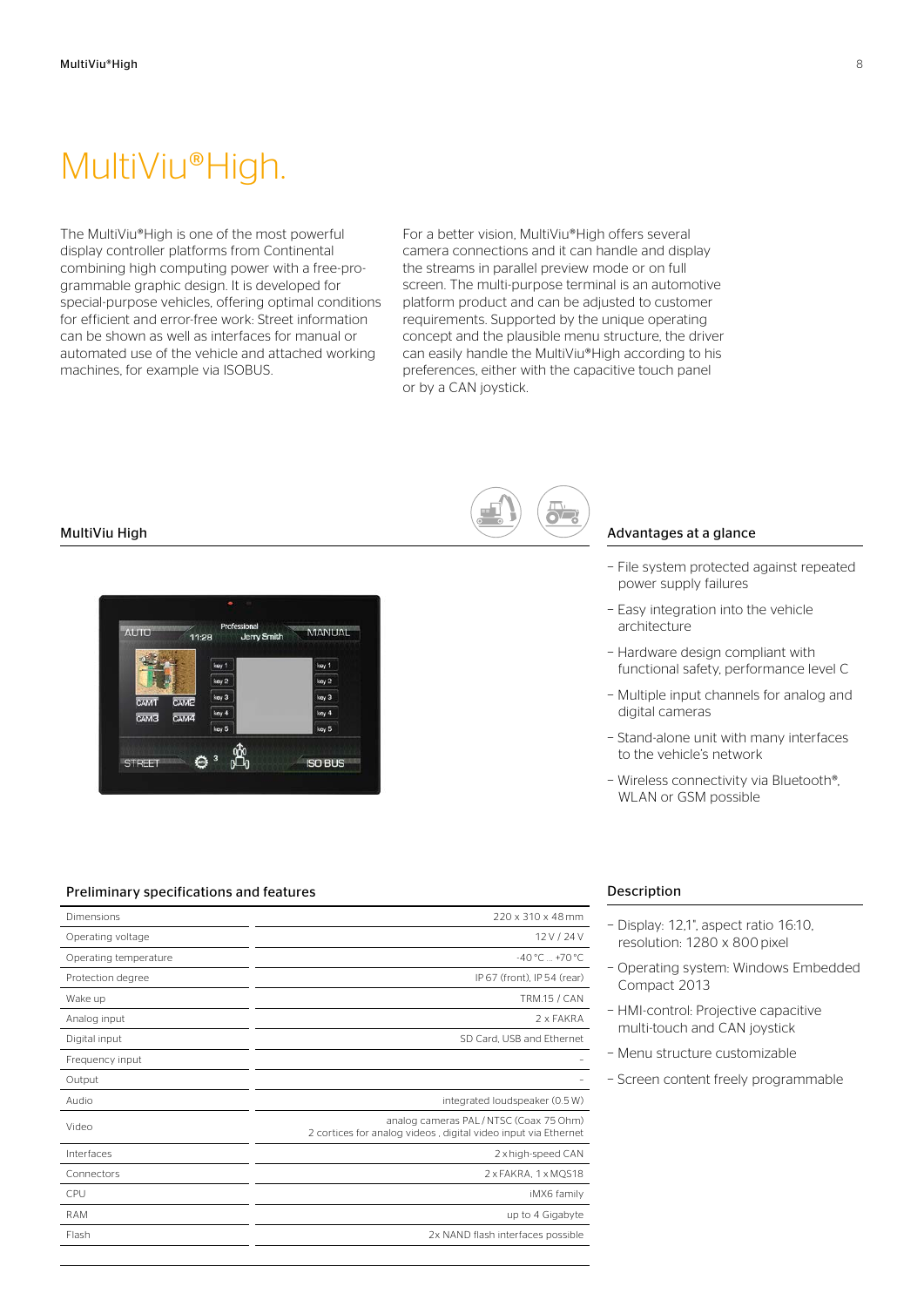### MultiViu®Flex4 and 7.

The MultiViu®Flex4 and 7 are flexible solutions for displaying vehicle information to the driver. They are stand-alone display controllers as secondary instrumentation for the (vehicle) operator. The HMI control is realized by either touch surface or integrated push-buttons and a rotating actuator.

They are easily reprogrammable via USB interface with the MultiViu®Flex AppBuilder programming tool. They are suitable to fulfill multiple purposes due to several possible HMIs and are available in two size variants: 4.3" and 7" display.

|                        | MultiViu®Flex4      |        |                                  |                          | MultiViu®Flex7 |               |                                  |         |
|------------------------|---------------------|--------|----------------------------------|--------------------------|----------------|---------------|----------------------------------|---------|
| Variant                | Basic               | Full T | Basic K                          | Full TK                  | Basic          | Full T        | Basic K                          | Full TK |
| Resistive touch screen |                     |        |                                  |                          |                |               |                                  |         |
| Keys and rotary        |                     |        |                                  |                          |                |               |                                  |         |
| CAN                    | 2                   | 2      |                                  | $\overline{\phantom{a}}$ | $\overline{2}$ | $\mathcal{P}$ |                                  |         |
| <b>RS232</b>           |                     |        |                                  |                          |                |               |                                  |         |
| Analog / digital input | 4                   | 4      | 4                                | 4                        | 4              |               |                                  |         |
| Digital output         | 3                   | R      | 3                                | 3                        | 3              | R             |                                  |         |
| Ethernet               |                     |        |                                  |                          |                |               |                                  |         |
| Video input            |                     |        |                                  |                          |                | 3             |                                  | 3       |
| USB full speed 2.0     | 1 on rear connector |        | 2 on front and<br>rear connector | 1 on rear connector      |                |               | 2 on front and<br>rear connector |         |
| Internal buzzer        |                     |        | ٠                                |                          |                |               |                                  |         |
| Light sensor           |                     |        |                                  |                          | $\bullet$      | $\bullet$     |                                  |         |
|                        |                     |        |                                  |                          |                |               |                                  |         |



#### Advantages at a glance

- − Secondary display
- − High resolution true color TFT display available in two sizes
- − Offering different inputs / outputs and interfaces depending on customer requirements
- − Easy HMI screen design via AppBuilder software tool

#### Specifications and features

| Dimensions            | MultiViu®Flex4<br>MultiViu®Flex4<br>MultiViu®Flex7<br>MultiViu®Flex7 | Basic and Full T<br>Basic K and Full TK<br>Basic and Full T<br>Basic K and Full TK | $142 \times 98 \times 43$ mm<br>198 x 98 x 43 mm<br>$223 \times 140 \times 64$ mm<br>267 x 140 x 64 mm |
|-----------------------|----------------------------------------------------------------------|------------------------------------------------------------------------------------|--------------------------------------------------------------------------------------------------------|
| Operating voltage     |                                                                      |                                                                                    | 12 V or 24 V                                                                                           |
| Operating temperature |                                                                      |                                                                                    | $-40\degree$ C $+75\degree$ C                                                                          |
| Protection degree     |                                                                      |                                                                                    | IP 65 and IP 67 (all sides)                                                                            |
| Connectors            |                                                                      |                                                                                    | AMP connector                                                                                          |
|                       |                                                                      |                                                                                    |                                                                                                        |

- − Illumination: control via light sensor, CAN or manually by menu settings
- − Display resolution: MultiViu®Flex4: 4.3" 480 x 272 pixel MultiViu®Flex7: 7" 800 x 480 pixel
- − HMI control: via buttons or resistive touch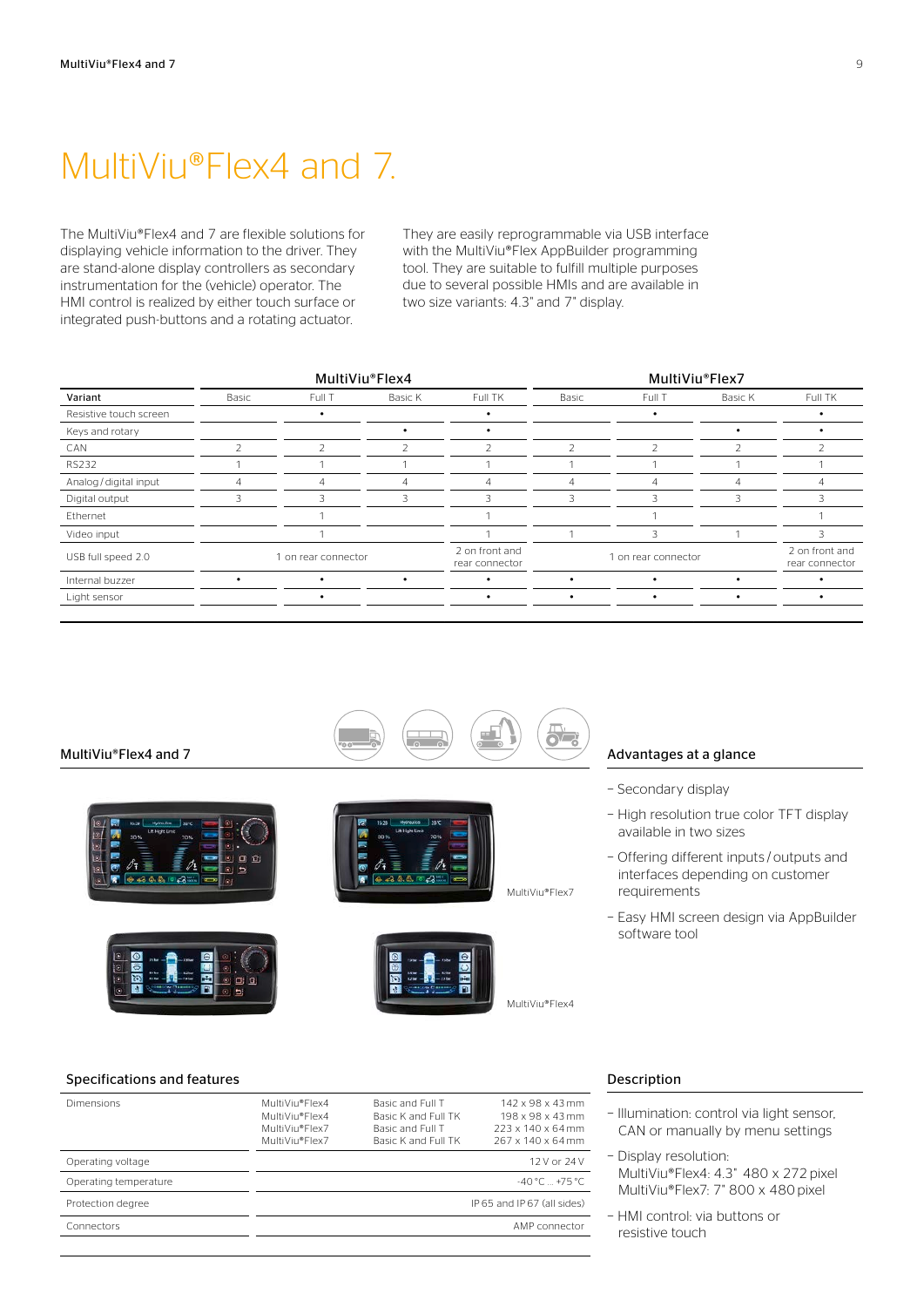### Software solutions.

The Continental software solutions allow the instrument clusters to be programmed and configured so as to perfectly fit any customer requirements. Application programming can be done by customers, Continental or certified third parties. Continental offers individual trainings for the software tool chain – the training catalog can be ordered separately. The continuous sofware tool chain for application and HMI programming software tool are fulfilling standards and using reliable existing software solutions. We offer regular software updates via our online platform KIBES® Center.

### CGI Studio



CGI Studio is a professional software tool to create a premium HMI with high definition graphics. It is compatible to the MultiViu®Professional12 and is adapted to the KIBES®-32 software which controls the instrument cluster functionality. With CGI Studio you will receive brilliant looking HMIs displayed with the MultiViu®Professional12.

- − Highly intuitive software tool with a fast learning Curve
- − Drag and drop scene editor
- − Time and curve editor for keyframe animations
- − Multiple rendering modes
- − Advanced graphic tools (e. g. shader editor, render time analysis)
- − Benefits from Continental widgets set
- − Multi-language support (Texteffect Widget, UTF16)
- − Intuitive GUI for HMI implementation



The KIBES®-32 software is used for creating the application program on a graphical level according to standard IEC 61131. It offers additional features like automatically generated documentation, an online and offline simulation, a comfortable configuration manager, download etc. A patch generator provides flexibility in module linking according to the vehicle functions. A quasi-multi-tasking operation supports the separation of time-critical and standard modules to run.

- − Reduced development time and risk
- − Off-line simulation and online test
- − Integrated version and revision management
- − Easy to learn GUI for HMI implementation
- − Configuration manager

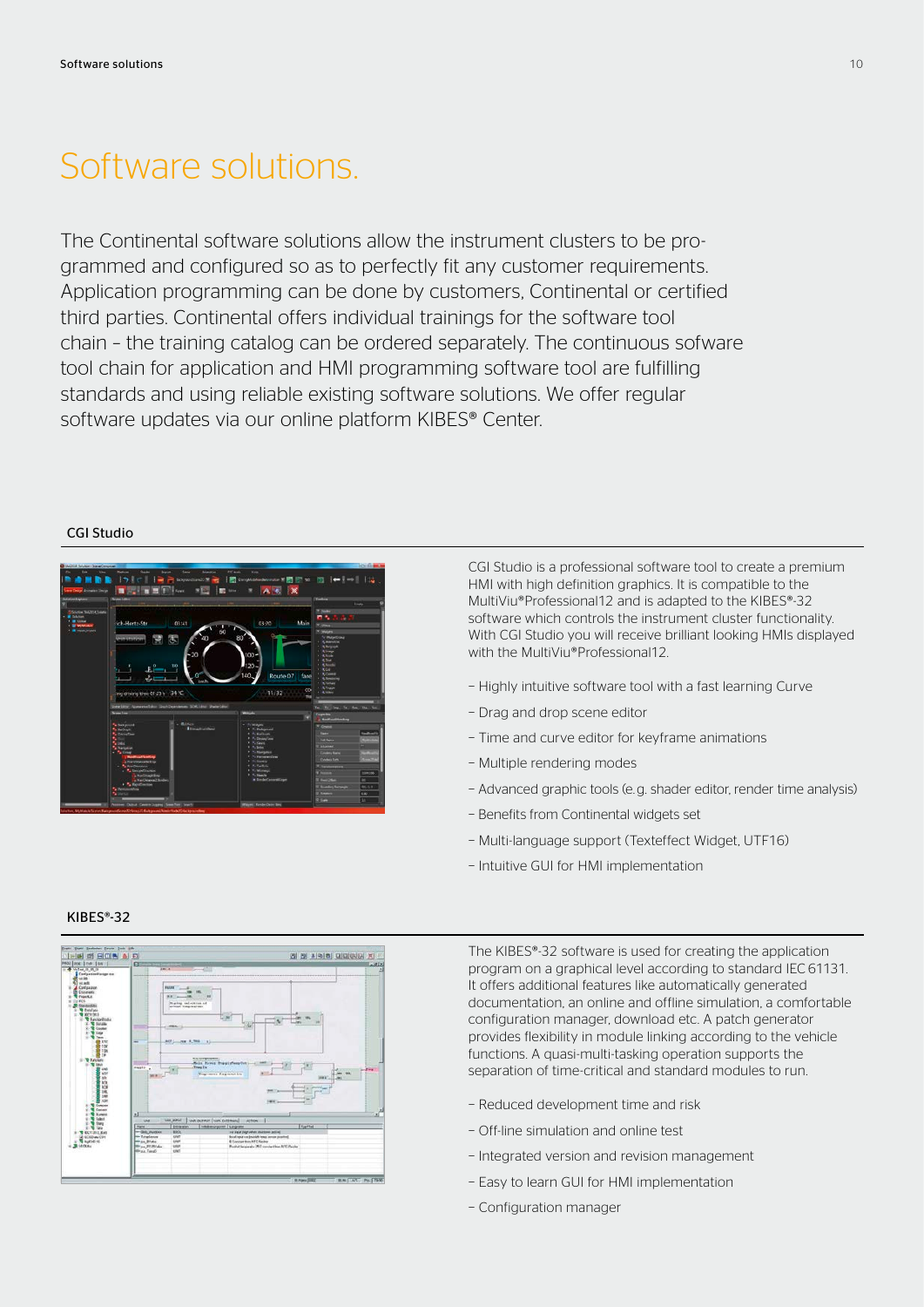#### grADI



The grADI software is a tool for professional mask design. It is available for many commercial vehicle clusters and display products by Continental. It gives customers the possibility to create their own graphical HMI and to react with high flexibility to market demands.

- − Supports screen design of dot-matrix and colored TFT displays up to WVGA resolution
- − Fits seamlessly to the KIBES®-32 software tool chain
- − Graphic objects and text files are created by a common software tool like Adobe and can be easily imported into grADI
- − Multi-language support for international applications
- − Development tool based on CINEMA 4D

#### AppBuilder



AppBuilder is a configuration tool to program both Human Machine Interface and functional behavior of the MultiViu®Flex4 or 7 display controllers. Deep personalization is possible by using any kind of graphics and pictures. Trouble shooting features for diagnostics are also embedded into AppBuilder.

- − Easy adaption of graphic elements by picking and dropping
- − No complex software programming knowledge necessary
- − Converter function to carry over an existing program to a different version of MultiViu®Flex
- − Advanced simulation tool to check function behavior virtually